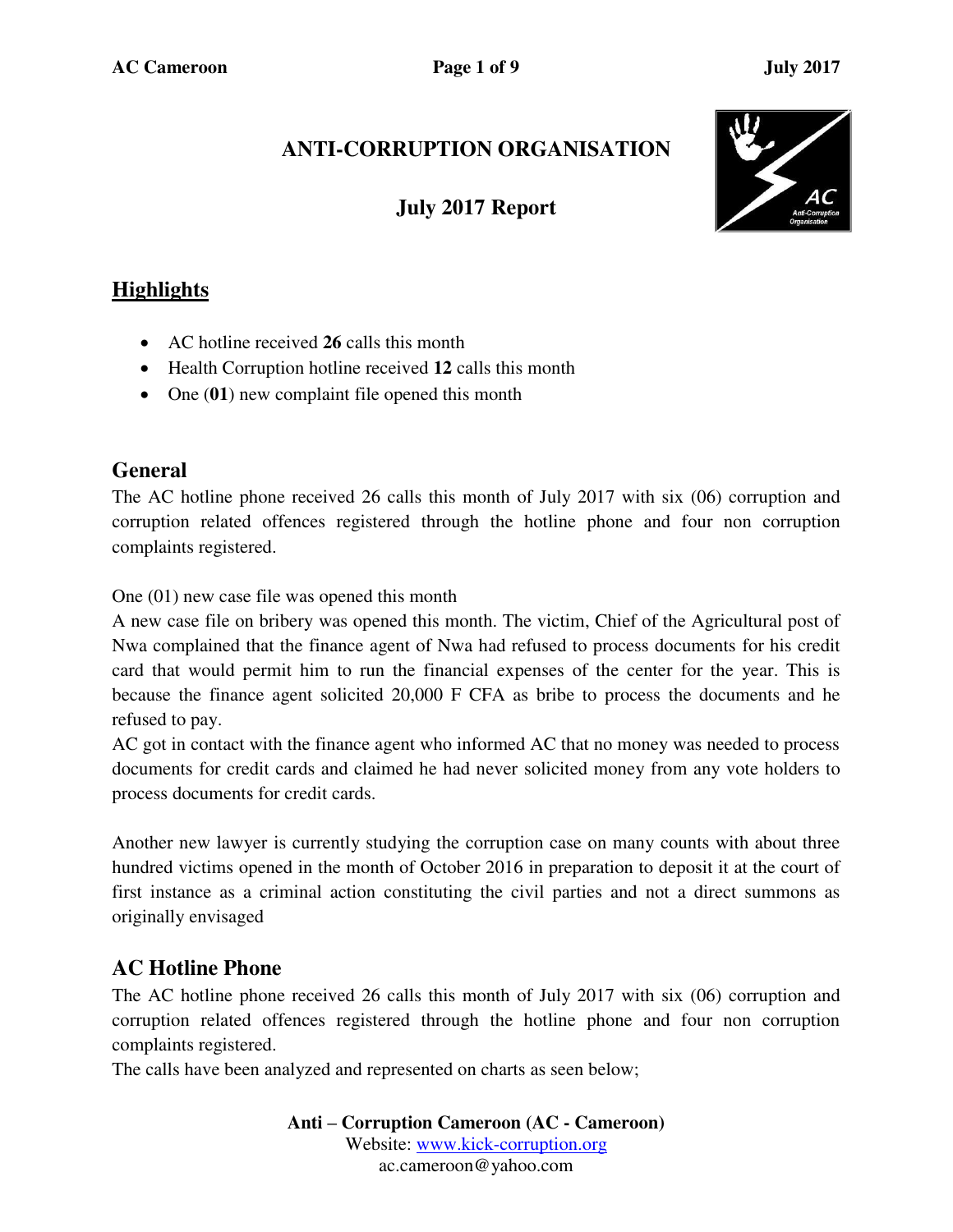

81% of responsive calls were received through the AC hotline phone while 19% of callers' numbers were non responsive.



The bulk of calls this month were received from callers who had corruption related complaints to report with 60% of callers and 40% reported complaints not related to corruption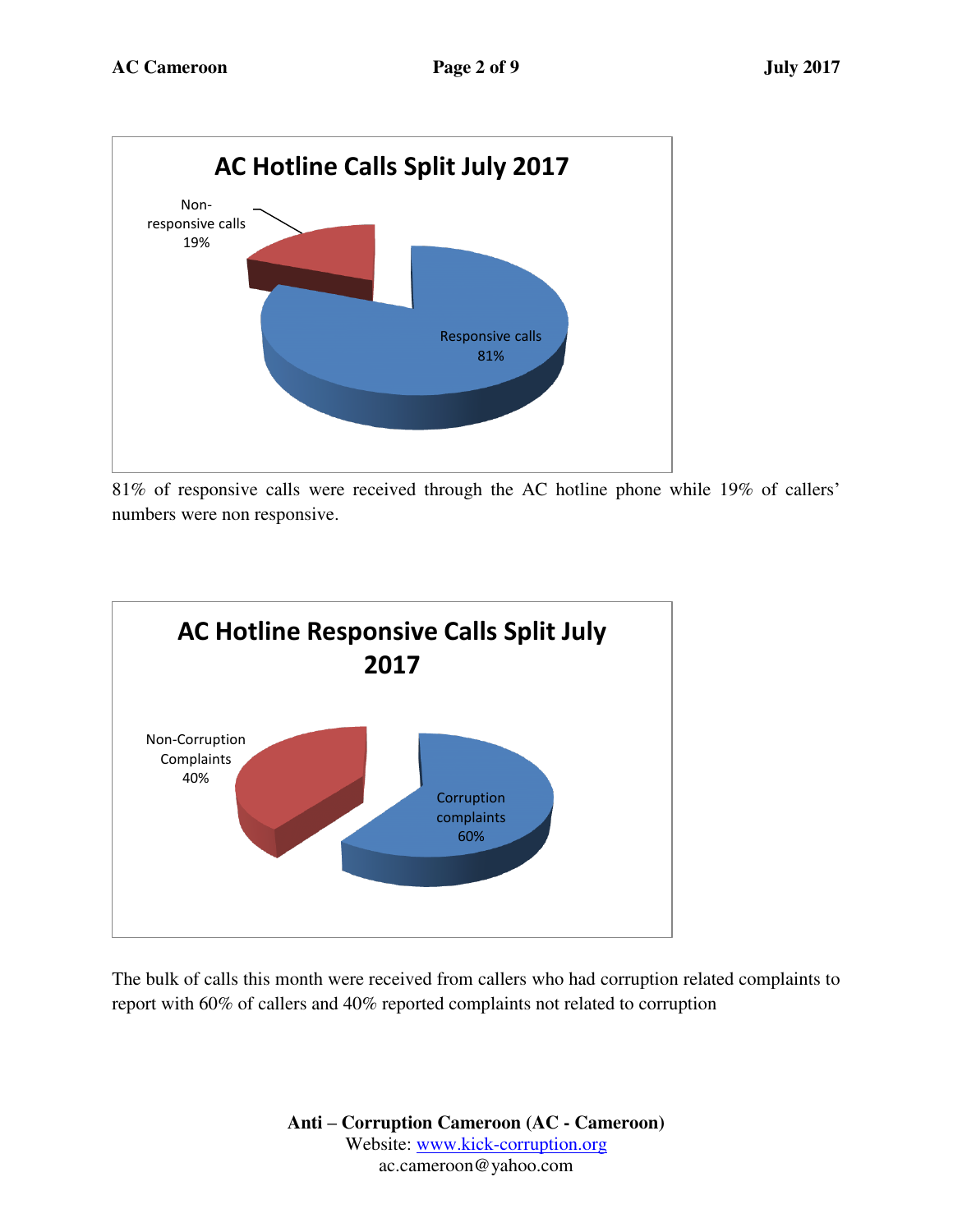

Complaints on bribery and corruption were the highest registered corruption complaints representing 50%, while complaints on Fraud represented 33% and Extortion complaints were 17% of corruption related complaints.



Private complaints registered the highest number of calls with 50% of non-corruption complaints, while complaints of misrepresentation and wrongful conviction both had 25% each of calls.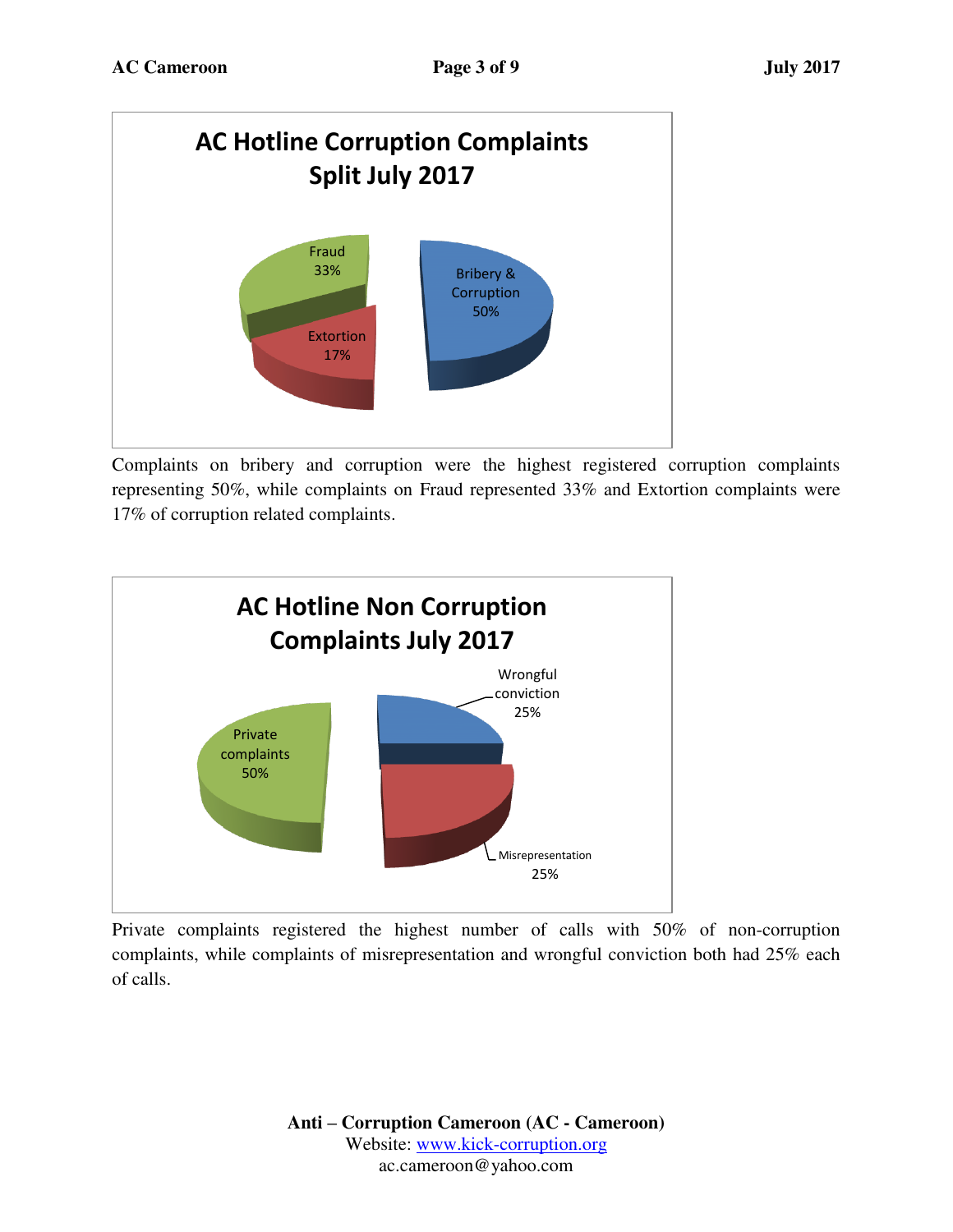### **Gender**



80% of participants in calls were the male gender while the female gender made up 20% of callers

# **Age Range of Callers**



The adult age range participated with most calls representing 67% of total callers, with the youth age range with 33% of calls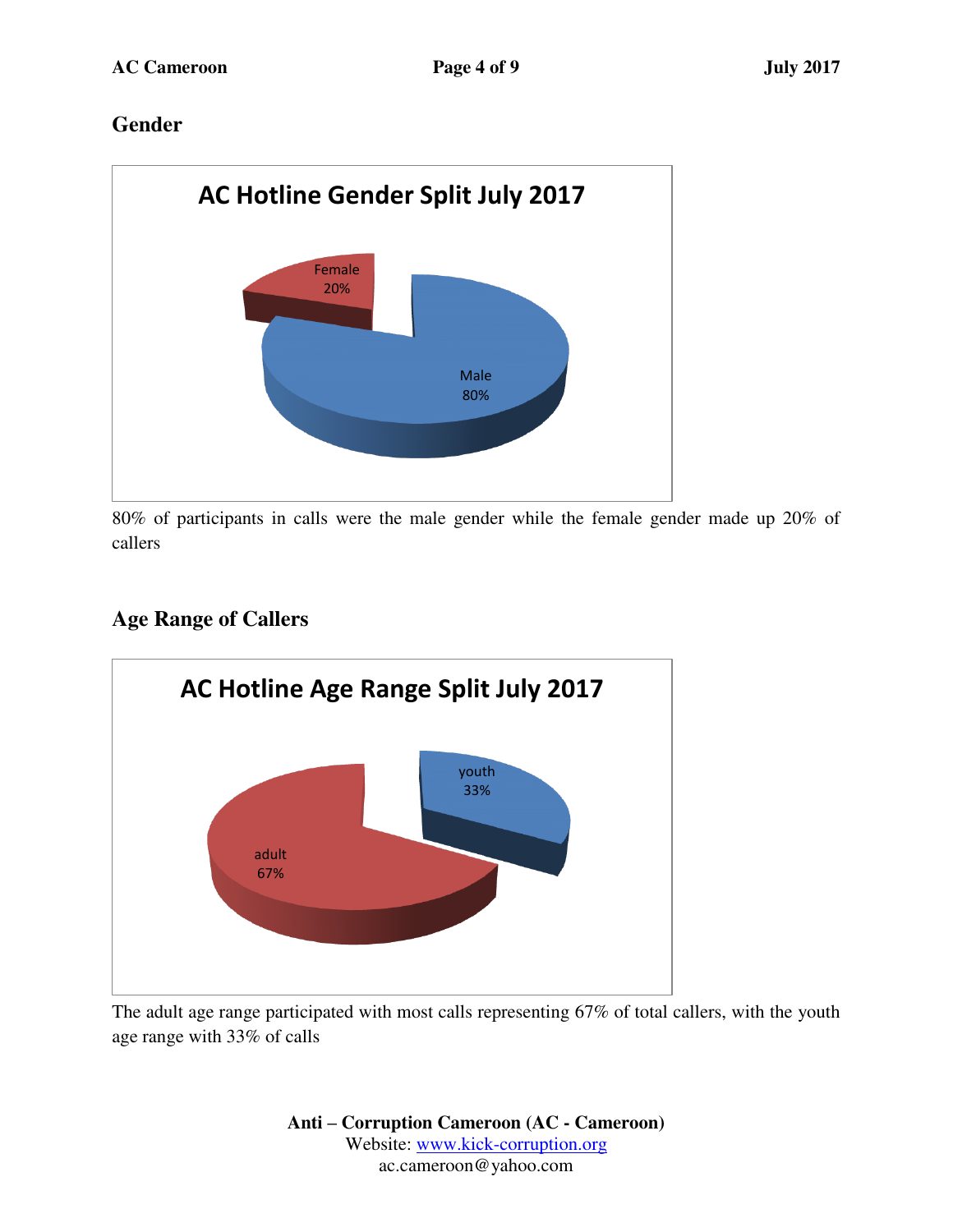### **Regional Representation**



The Centre region registered the highest number of callers this month of July 2017 representing 46%, followed by the Littoral region with 18%, the North West, Adamawa, East and West regions all registering 9% each of calls received.

#### **Investigations**

Investigations were carried out on the bribery case opened this month. The victim, Chief of the Agricultural post of Nwa complained that the finance agent in charge of the Nwa sub-division had refused to process documents that could permit him enter into possession of his credit card for the year. This is because the finance agent solicited 20,000F CFA as bribe to process the documents and he refused to pay.

AC got in contact with the finance agent in a bit to find out how the whole process functions and he informed AC that no money was needed by vote holders to process documents for credit cards and claimed he had never solicited money for the procession of documents. During investigations though, AC spoke with four other chiefs of agricultural posts managed by the same finance agent who informed AC that they had each paid 20,000 F CFA to the finance agent in question before their documents were processed.

AC intends to get a bailiff to gather evidence against the finance agent.

### **Legal follow-up**

Another new lawyer is currently studying the corruption case on many counts with about three hundred victims opened in the month of October 2016 in preparation to deposit it at the court of first instance as a criminal action constituting the civil parties and not a direct summons as originally envisaged.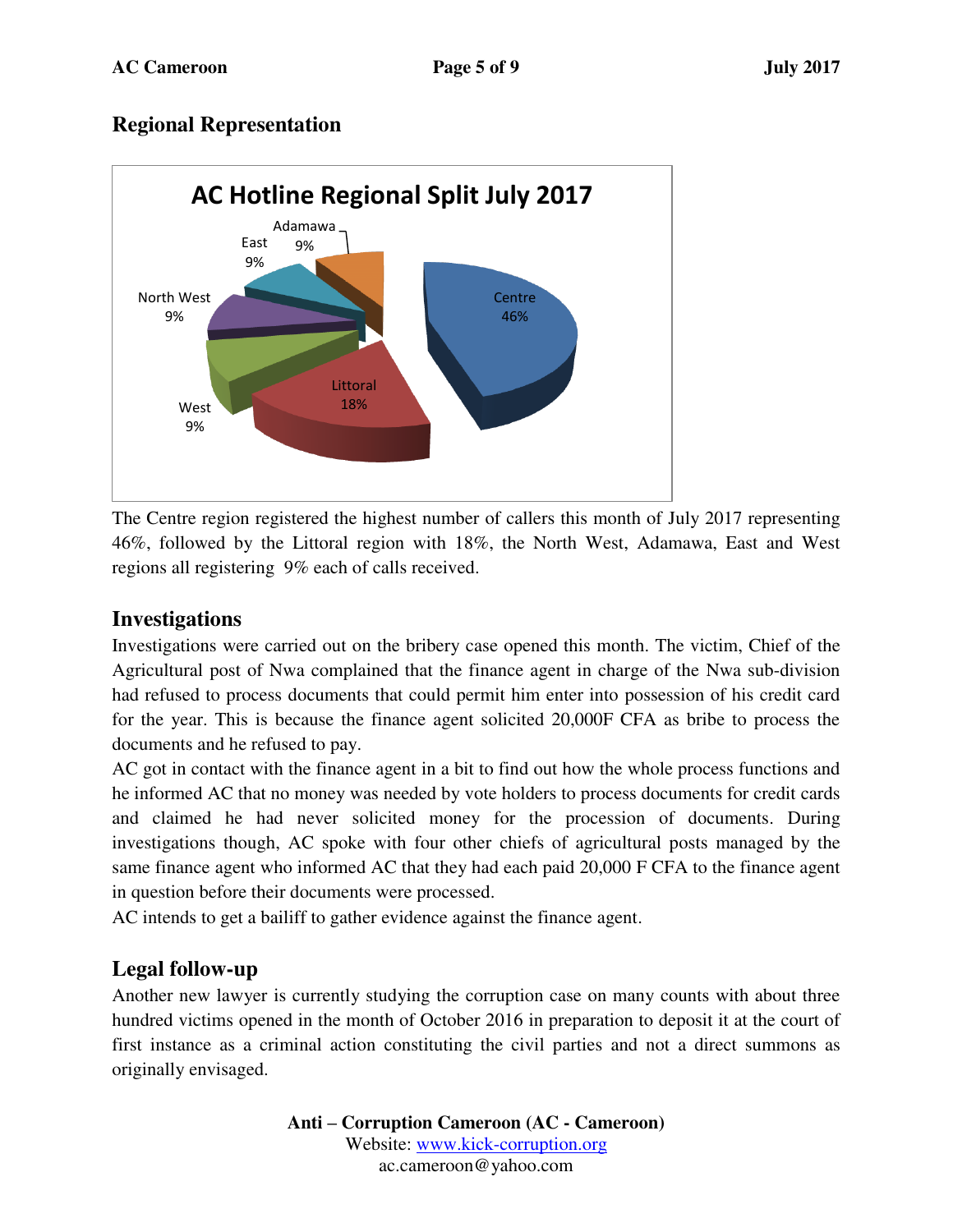### **Health Corruption Hotline**

The Health Corruption hotline phone received 12 calls this month of July registering two complaints; one on the sale of subsidized malaria treatments for children below five years old and another on payment for the free malaria rapid diagnostic testing kit for children below five years old.

Another complaint on undue demand was registered reporting the chief medical officer of the Ombeza district hospital for soliciting 10,000F CFA instead of 900F CFA in order to establish a medical certificate.

Data from the calls has been analyzed and represented on charts below.



Responsive calls this month of July represented 75% while 25% were non responsive

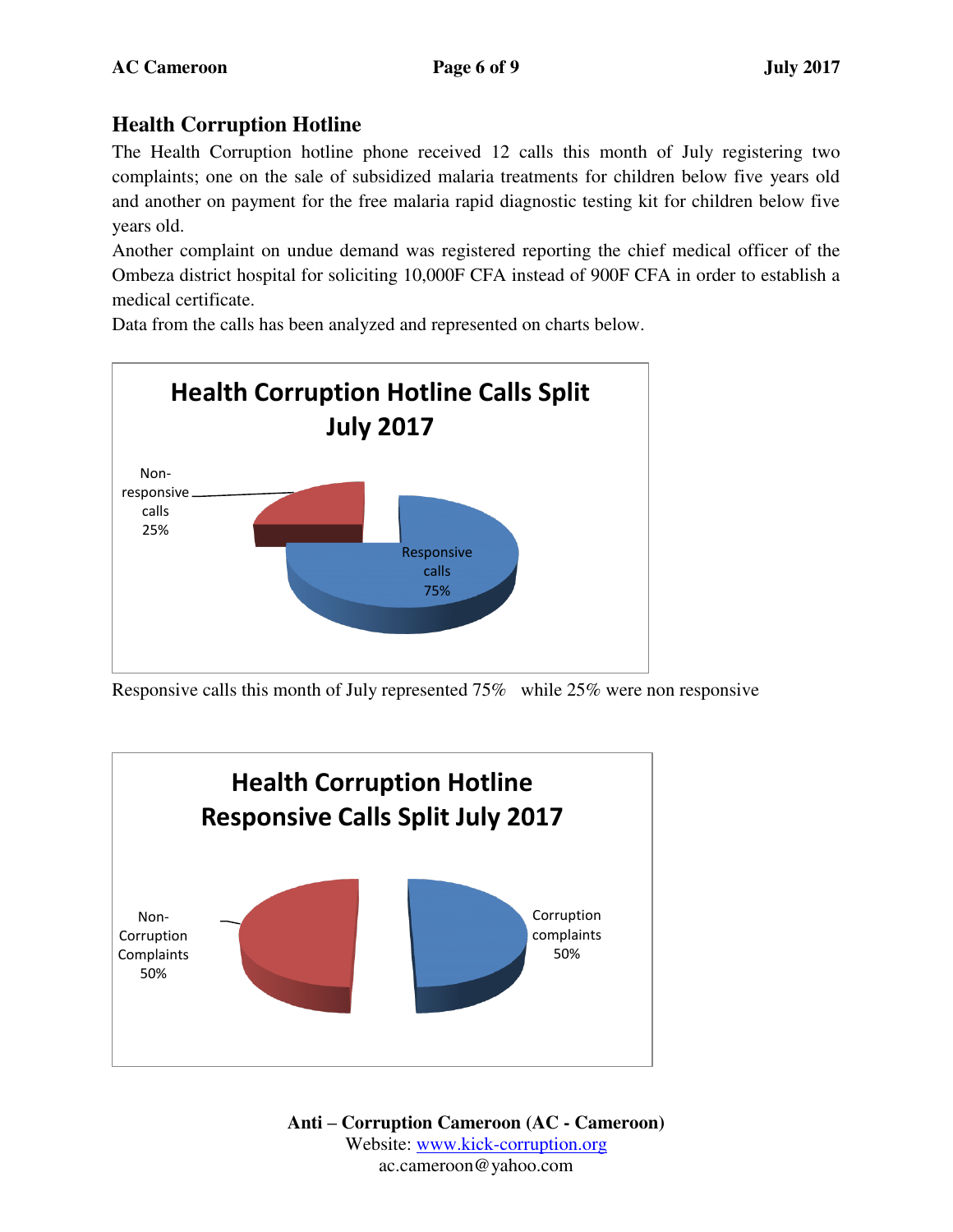Both non corruption and corruption complaints that came in this month were equally represented with 50% each.

#### **Gender**



The male gender represented 75% of calls this month and the female gender had 45% representation

## **Age Range of Callers**



Most of the participants in calls this month were the adult age range with 60%, followed by the youth age range with 40% and lastly, the elderly age range was not represented this month also.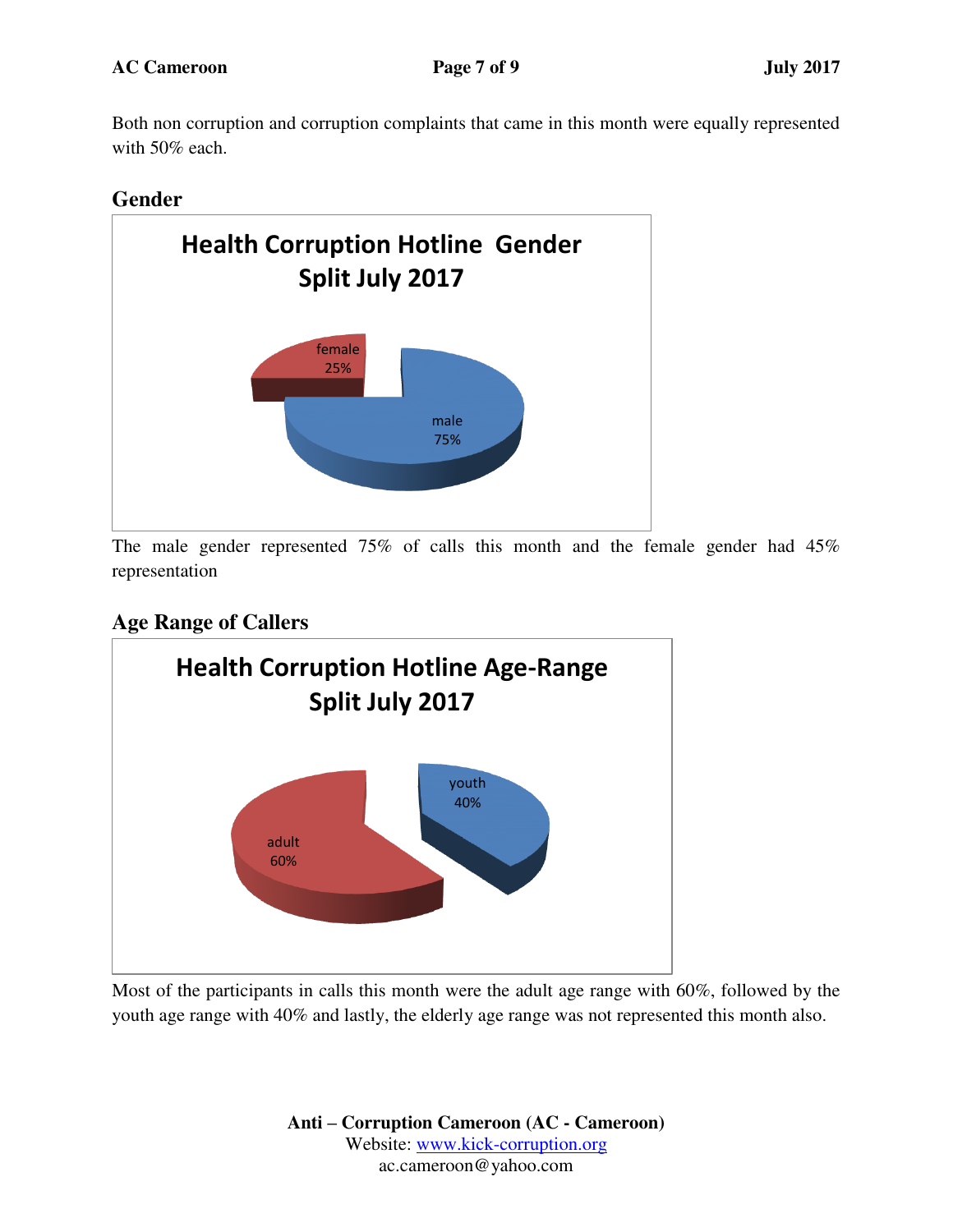#### **Regional representation**



The Adamawa region had highest number of callers representing 40% of total calls, followed by the callers from the Centre region with 20%, the Littoral region with 20% and also the South West with 20%.